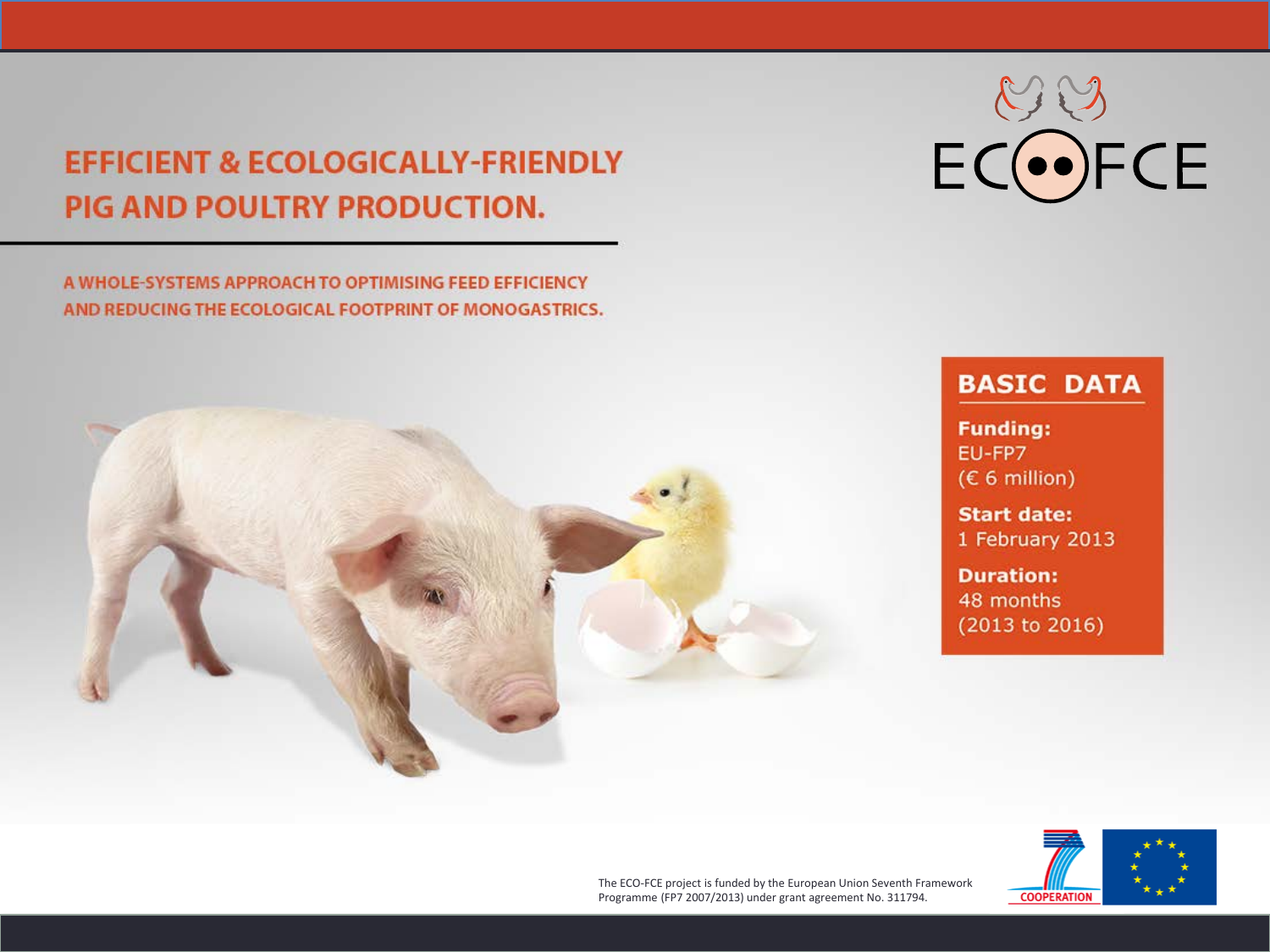

### **ECO-FCE: Effect of early artificial rearing and milk replacer supplementation on growth of pigs (carcass and meat quality traits)**

Johannes Gulmann Madsen<sup>1,2</sup>, Michael Kreuzer<sup>2</sup> and Giuseppe Bee<sup>1</sup>

1 Agroscope Posieux, 1725 Posieux, Switzerland

<sup>2</sup> ETH Zurich, Institute of Agricultural Sciences, 8092 Zurich, Switzerland

01.09.2016

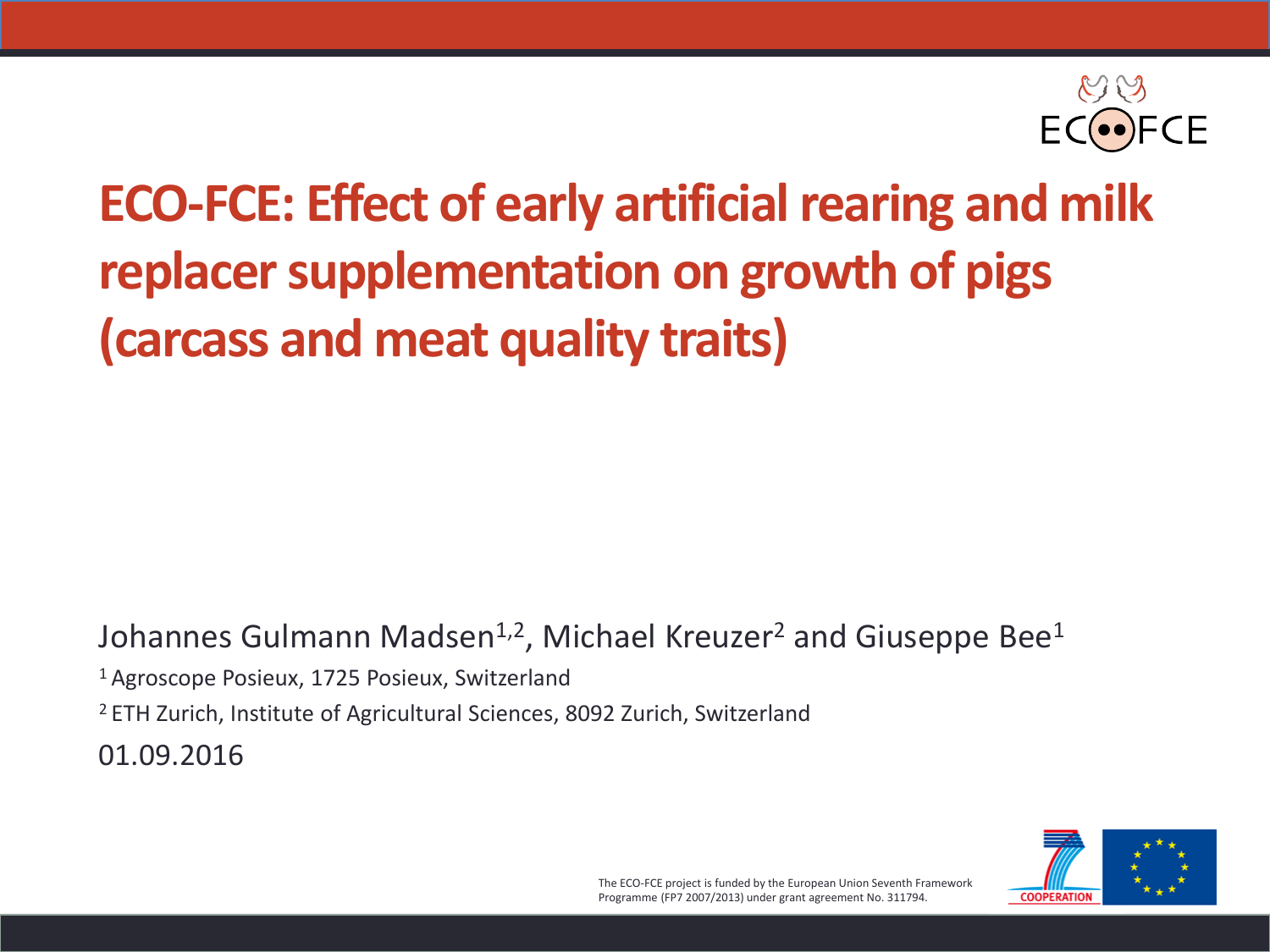#### **Contents**

- Background
- Materials and Methods
- Results
	- Pre-weaning survival rate and growth
	- Post-weaning growth
	- Carcass and meat quality traits
- Conclusions
- Perspectives



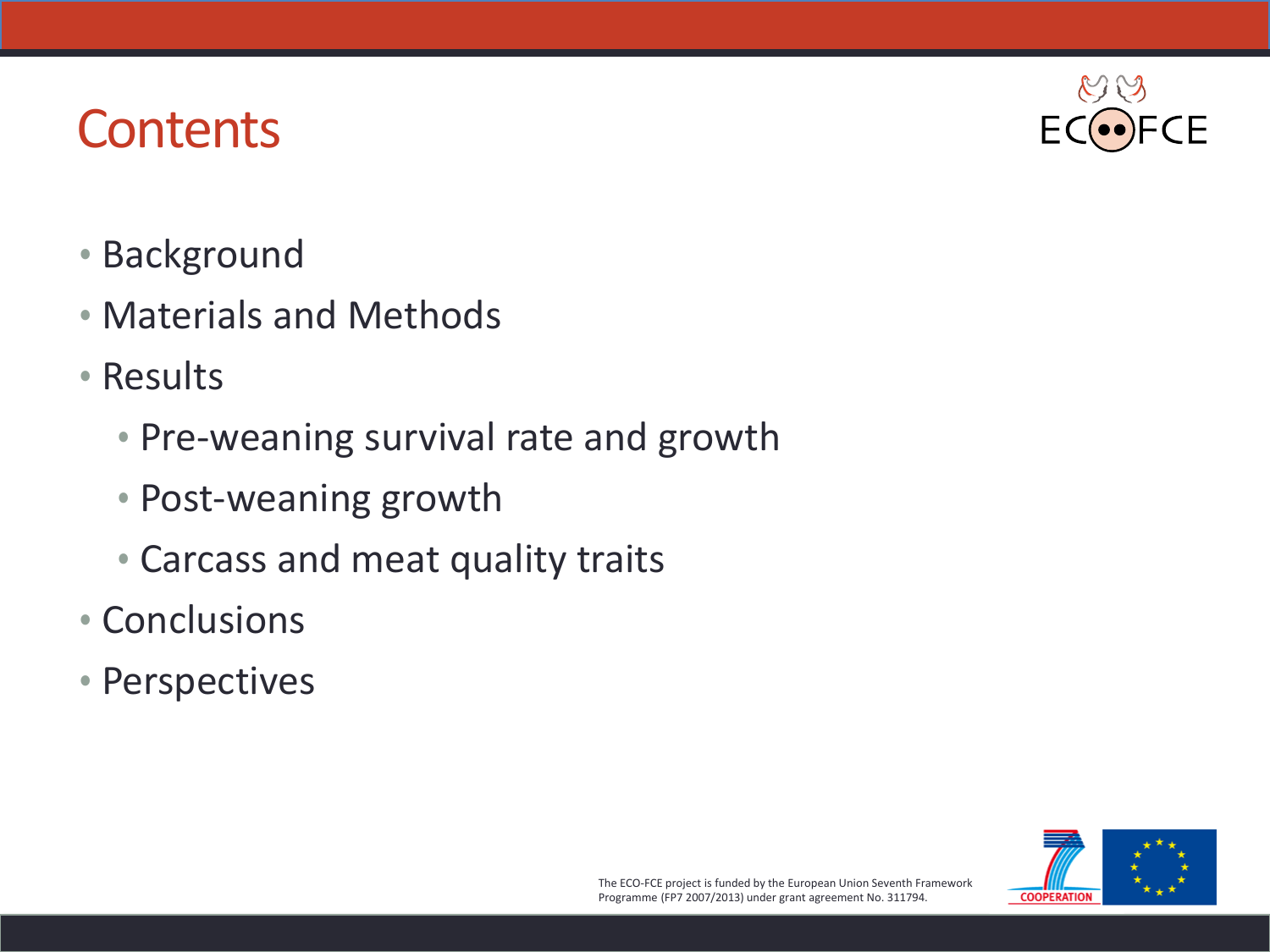### **Background**



• Low birth weight pigs (L-BtW) are a concern in modern pig production because of:





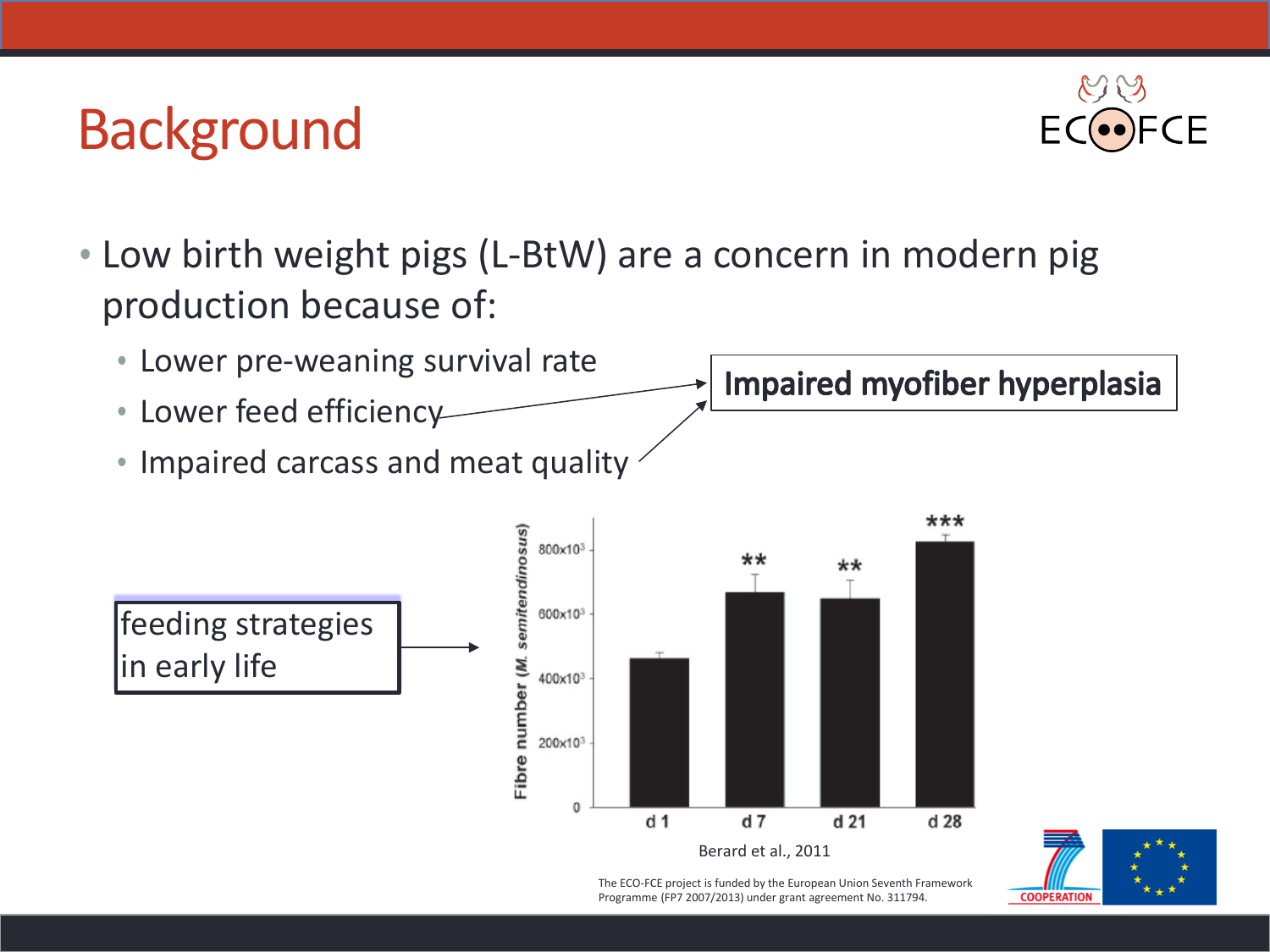### **Background**



- **Survival, growth and hyperplasia is impaired in L-BtW piglets**
	- Consequence of increased litter size resulting in intra-uterine growth restriction (IUGR)

- **Choice of supplementation based on previous studies**
	- L-arginine (Kim and Wu, 2004, Yao et al., 2008)
		- Promotes: Survival, growth and protein synthesis
	- L-carnitine (Lösel et al., 2009; Keller et al., 2011)
		- Promotes: Post natal myofiber hyperplasia in L-BtW piglets

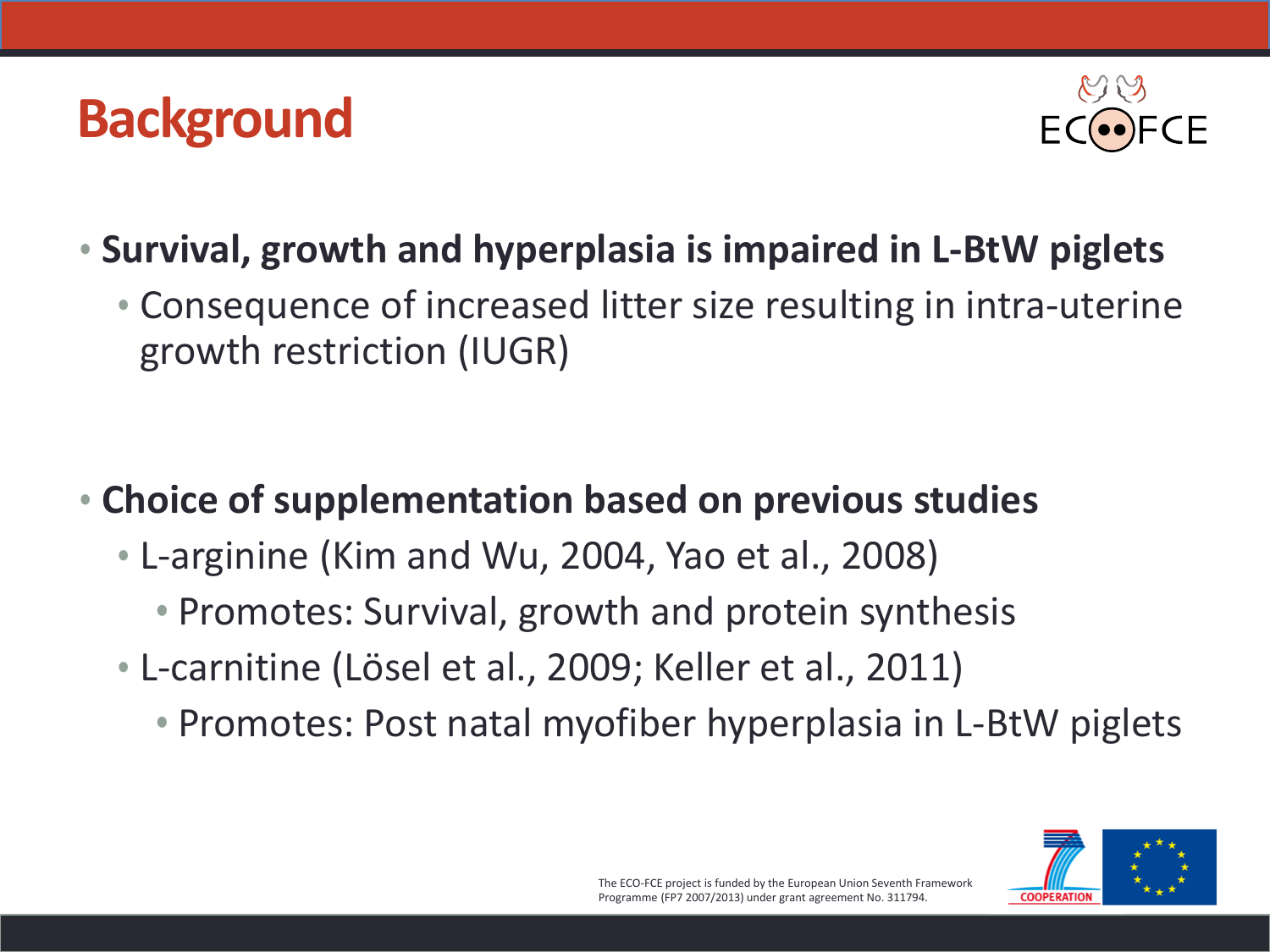### **Study objectives**

#### • **Objective**

- Improve production efficiency by:
	- Increasing survival
	- Enhancing postnatal myofiber hyperplasia
	- Increasing growth rate



#### • **Alternative to conventional rearing**

- Nursing sow strategies
- Early artificial rearing in rescue decks
	- Large littermates, whole litter or L-BtW piglets



**COOPERATION** 

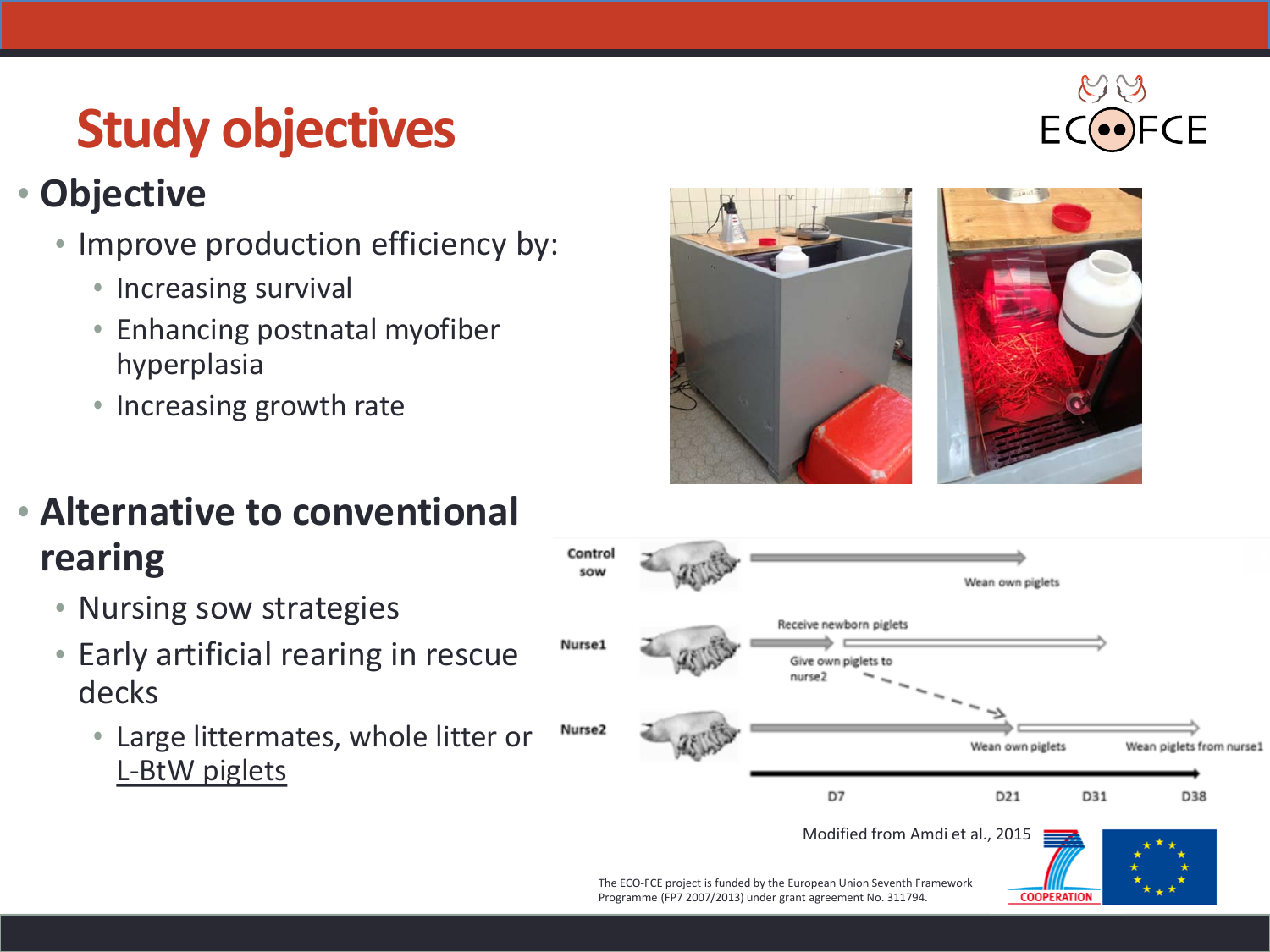#### **Materials and Methods**

All piglets born from hyperprolific sows (>15 born/litter) with a BtW < 1.2 kg

- 48 piglets were artificially reared from d 7-28 of age
- 24 piglets were conventionally reared piglets by their dam sow for 28 d (**SOW**)

Artificial rearing:

- **Ctrl**: Commercial milk replacer (20.5% protein, 9.5% fat, 18.6 GE MJ/kg DM)
- **CarArg**: Commercial milk replacer supplemented with **0.05% L-carnitine + 1.67% L-arginine**

After weaning:

•Ctrl, CarArg and SOW pigs were fed standard weaning, grower and finisher diet till slaughter at 170 d of age

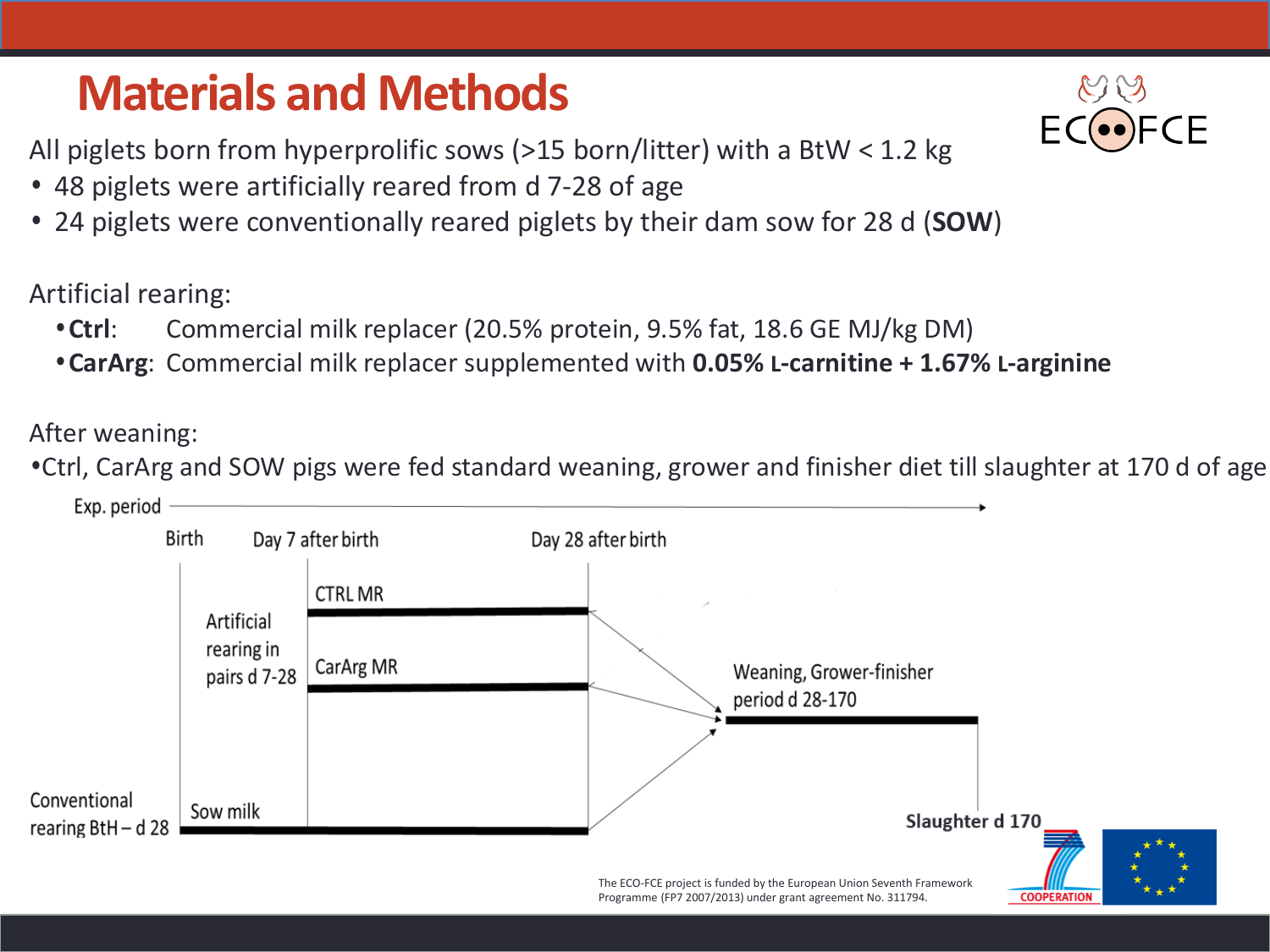### **Materials and Methods**



- Traits of interest:
	- Pre-weaning growth
	- Post-weaning growth
		- BW at slaughter (d 170)
		- Daily gain (ADG), feed intake (ADFI), feed efficiency (G:F)
	- Carcass traits
		- Hot and cold carcass weight
		- Lean meat percentage
	- Meat quality traits
		- Drip loss, 24h

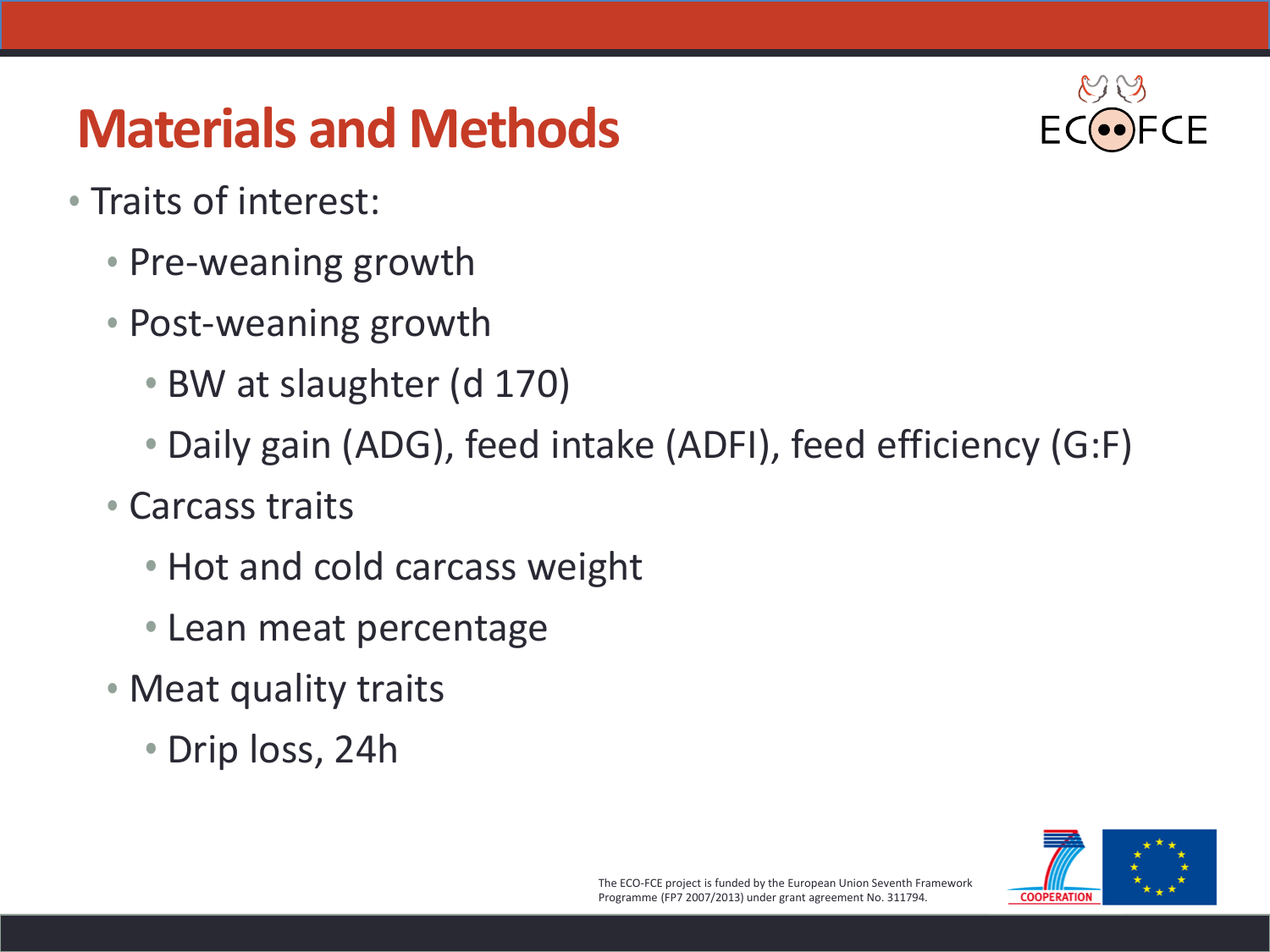#### $\heartsuit$ Results: Pre-weaning survival and growth  $EC$ FCE



- Low weaning weight -> low DM content of milk replacer
- 0% mortality of artificially reared piglets
- 

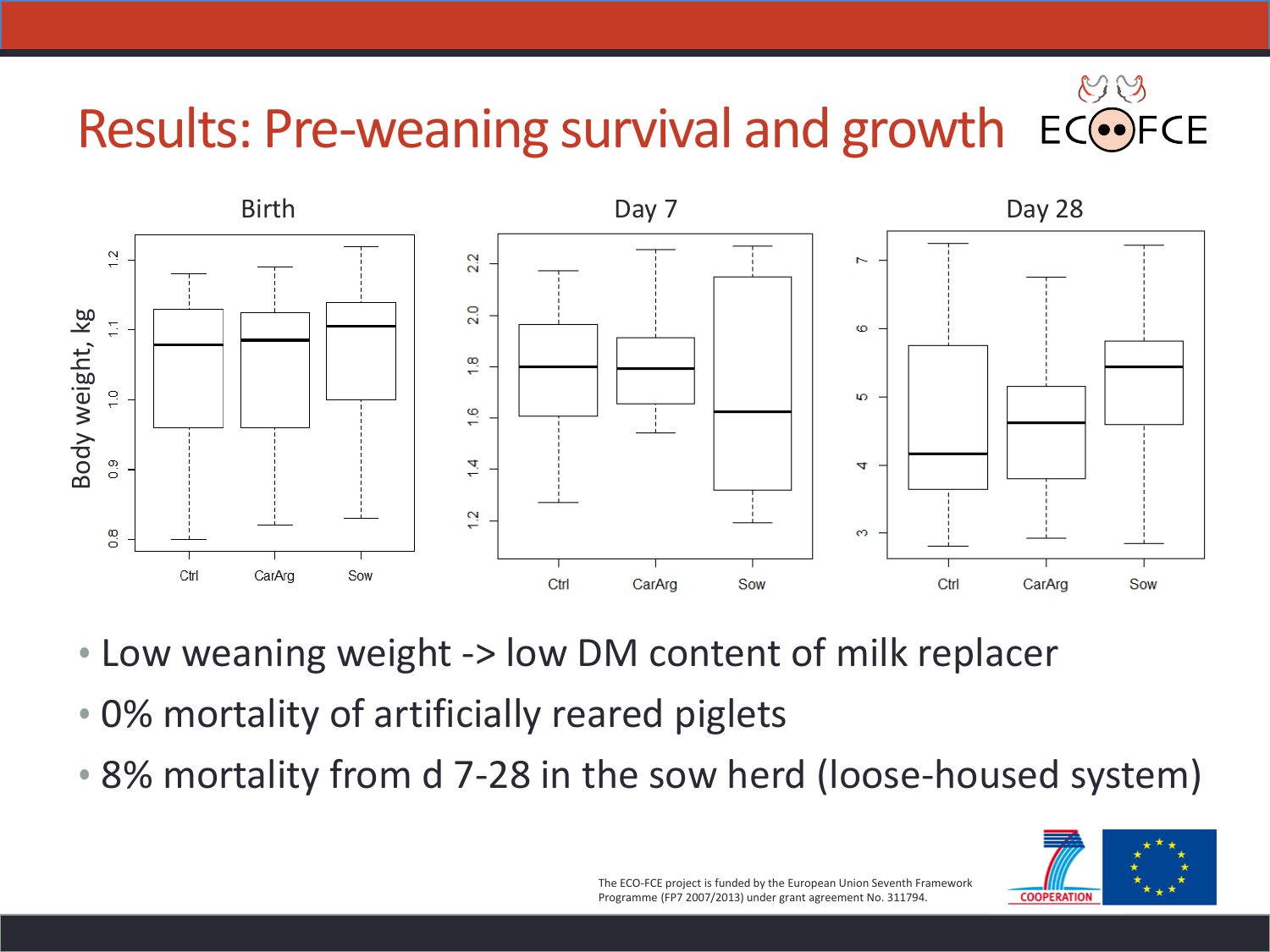### Results: Post-weaning perfomance





• No effect on slaugther weight (6 kg diffeence Ctrl vs. CarArg and Sow)

• Large variation within groups

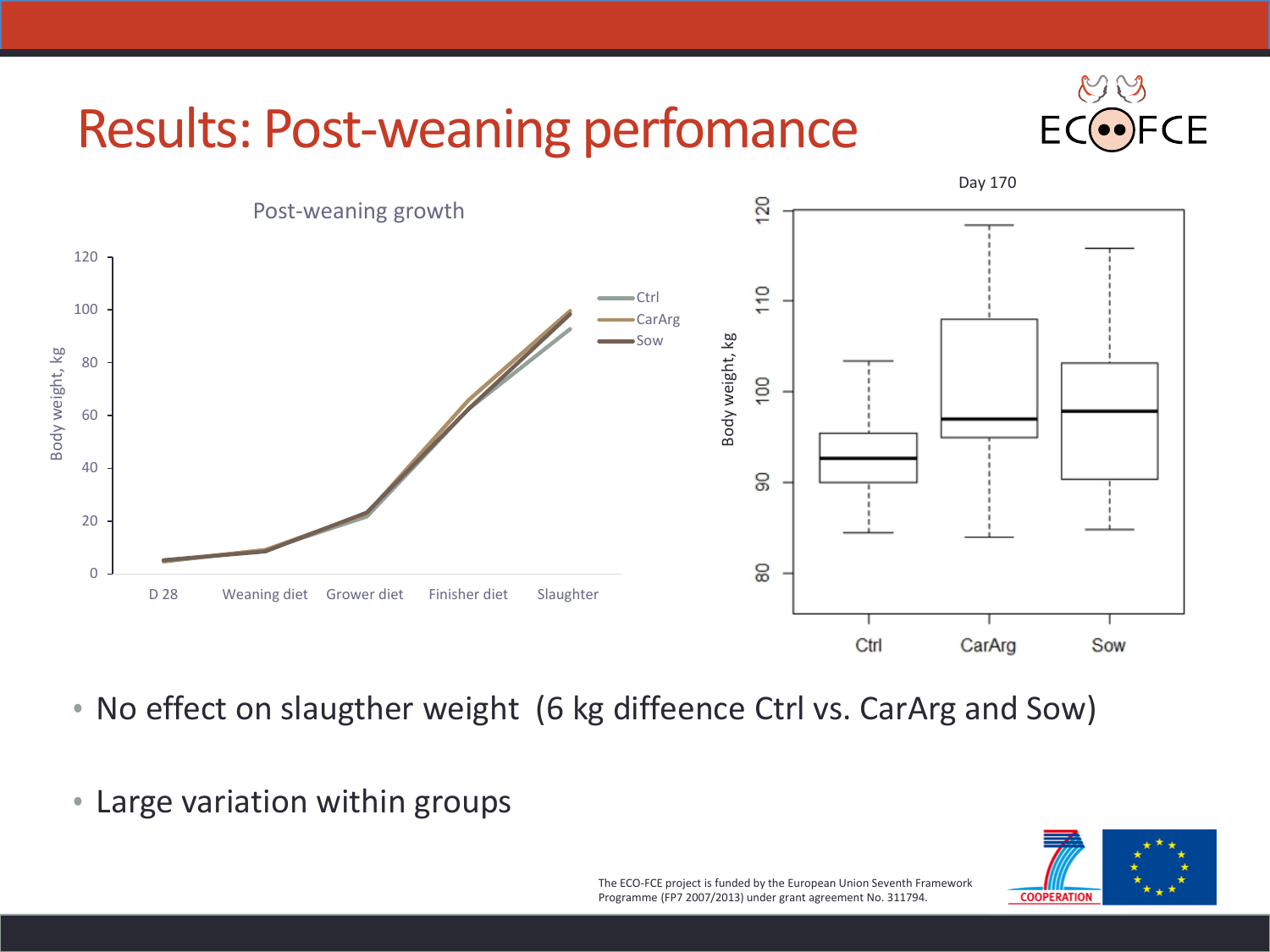#### Results: Post-weaning perfomance







ADFI

■ Ctrl ■ CarArg ■ Sow



 $\blacksquare$  Ctrl  $\blacksquare$  CarArg  $\blacksquare$  Sow



#### No difference between groups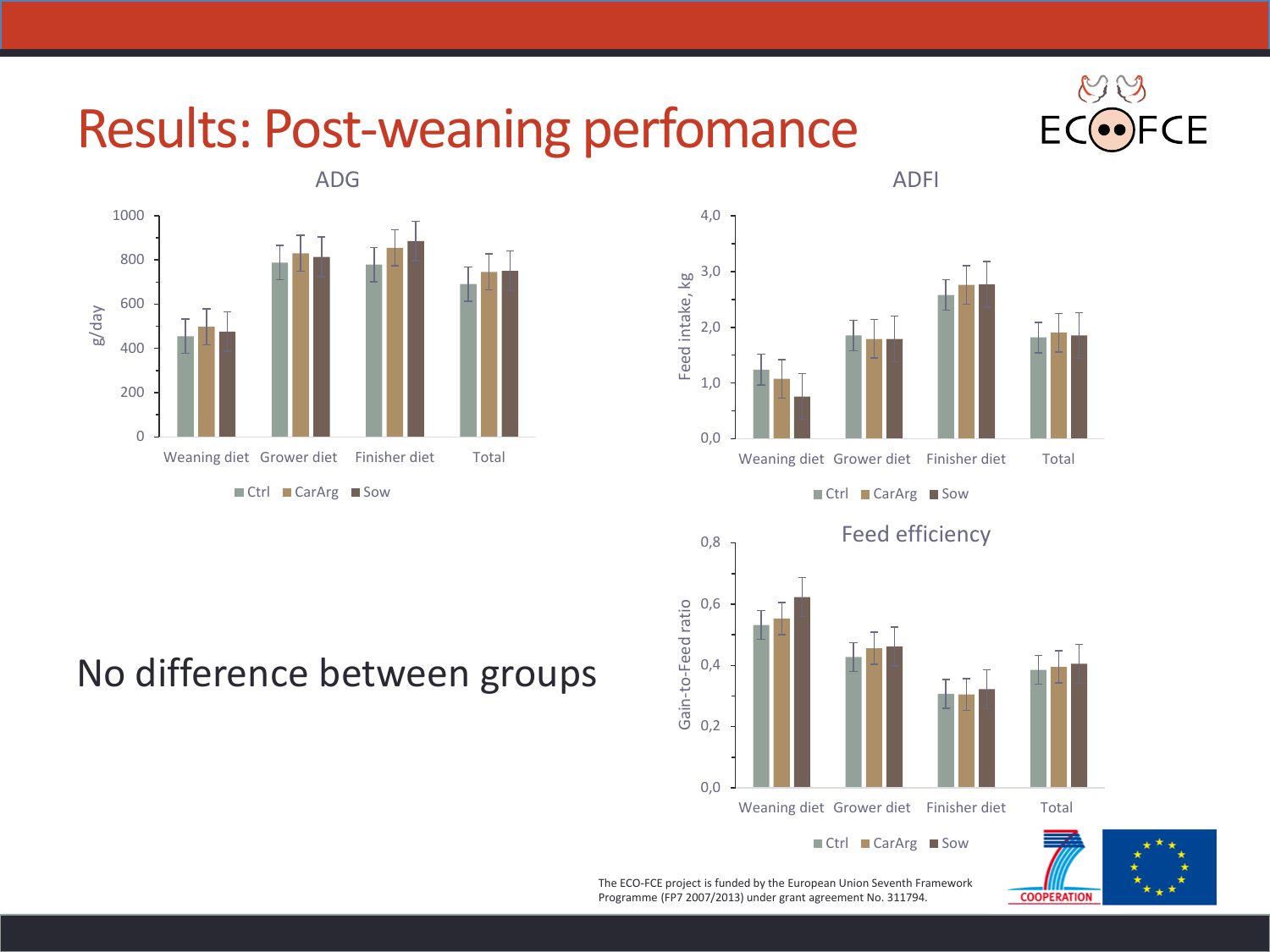### Results: Eating behavior





Eating behavior does not explain the difference in final slaughter weight

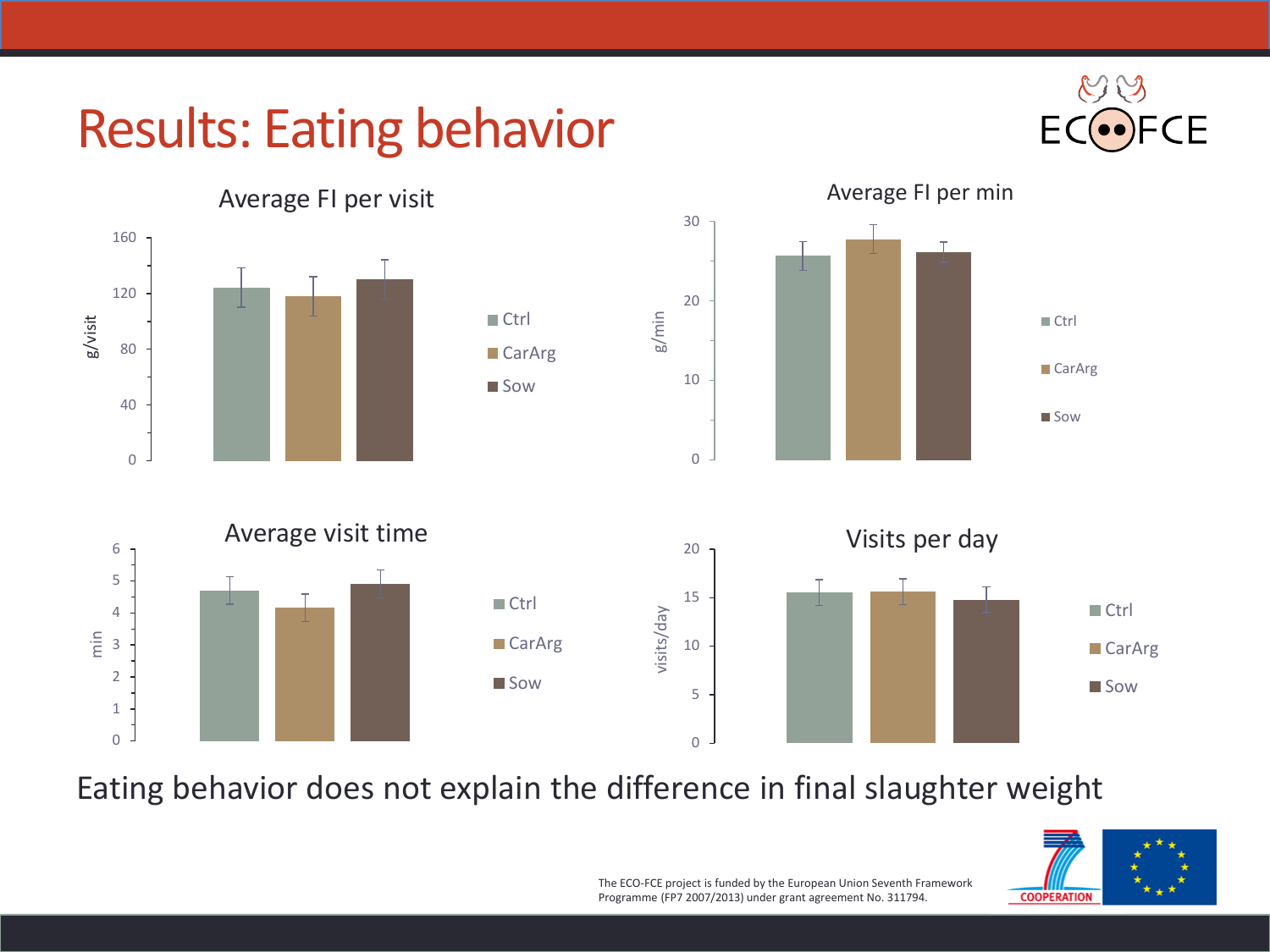#### Results: Carcass traits





- No difference between groups
- Within the artificially reared groups, CarArg tended to increase carcass weight



Cold carcass





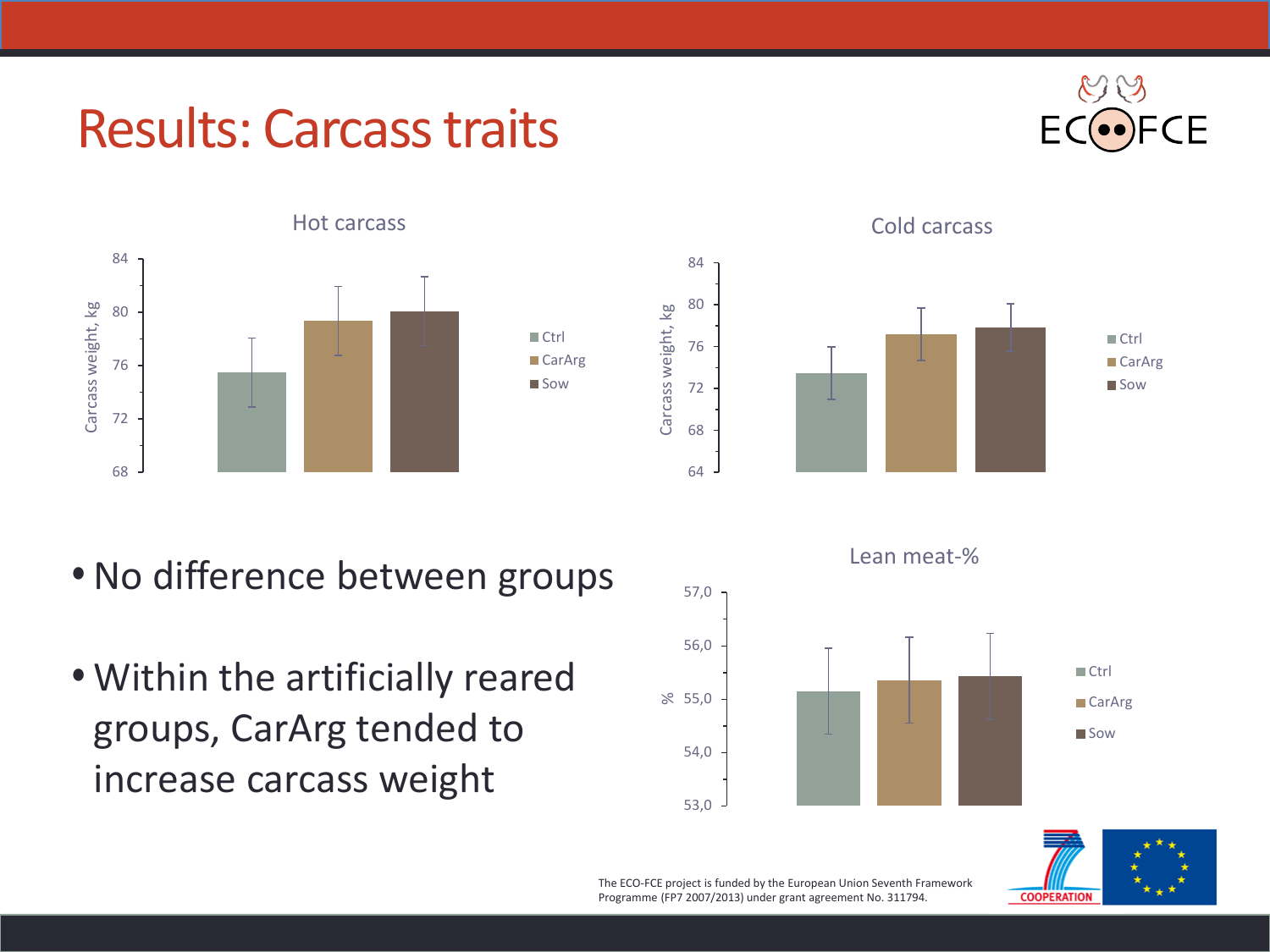#### Results: Meat quality traits





#### Drip loss, 24 h

#### Lower water holding capacity in the Ctrl group  $(0.05 \le P < 0.10)$

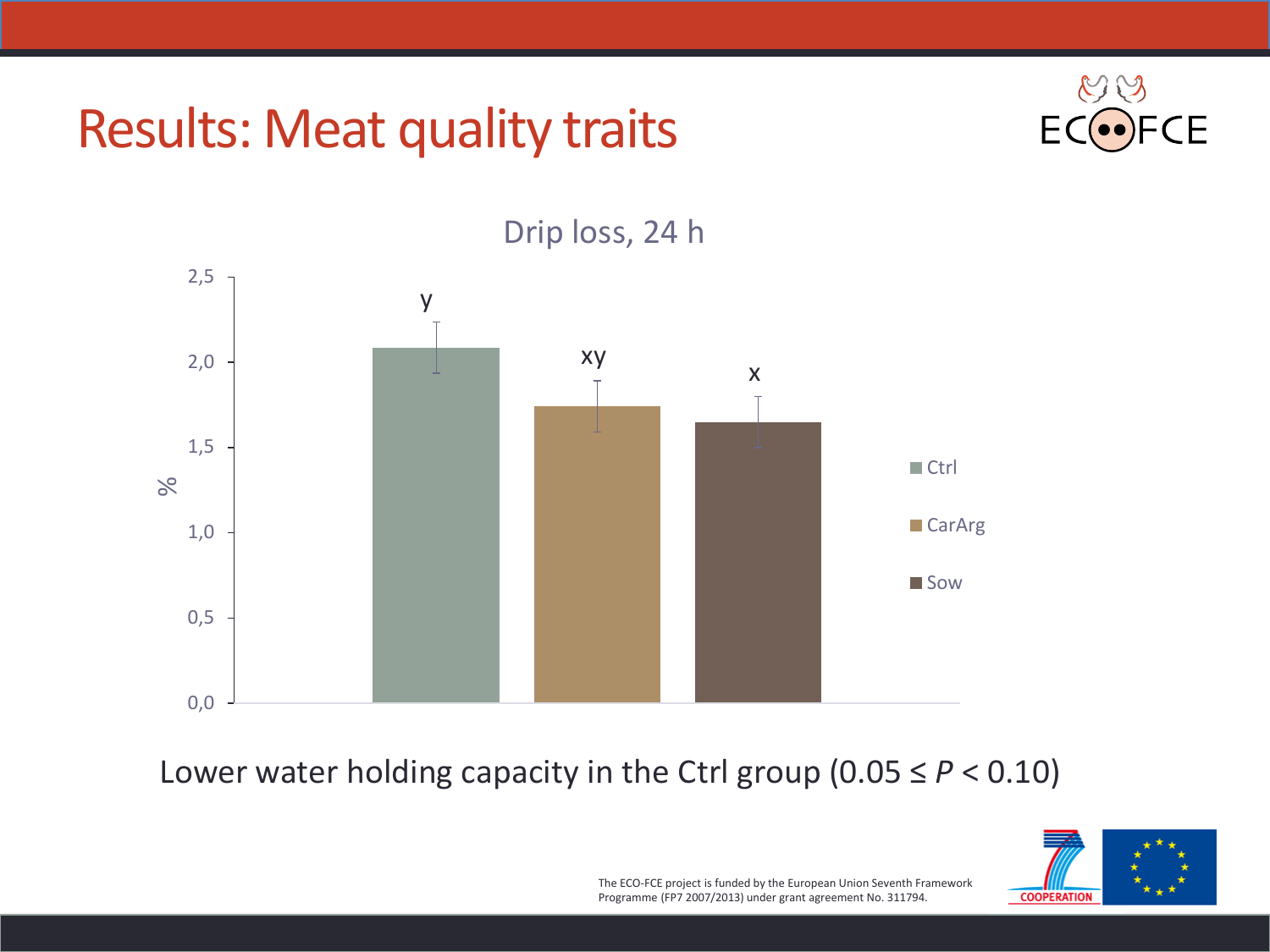#### **Conclusions**



- Improved survival rate of L-BtW piglets from d 7-28
- No clear supplemental effect on pre- and post weaning growth
- Growth performance of L-BtW is not compromised by artificial rearing
- Selected meat quality traits are not compromised in the CarArg group

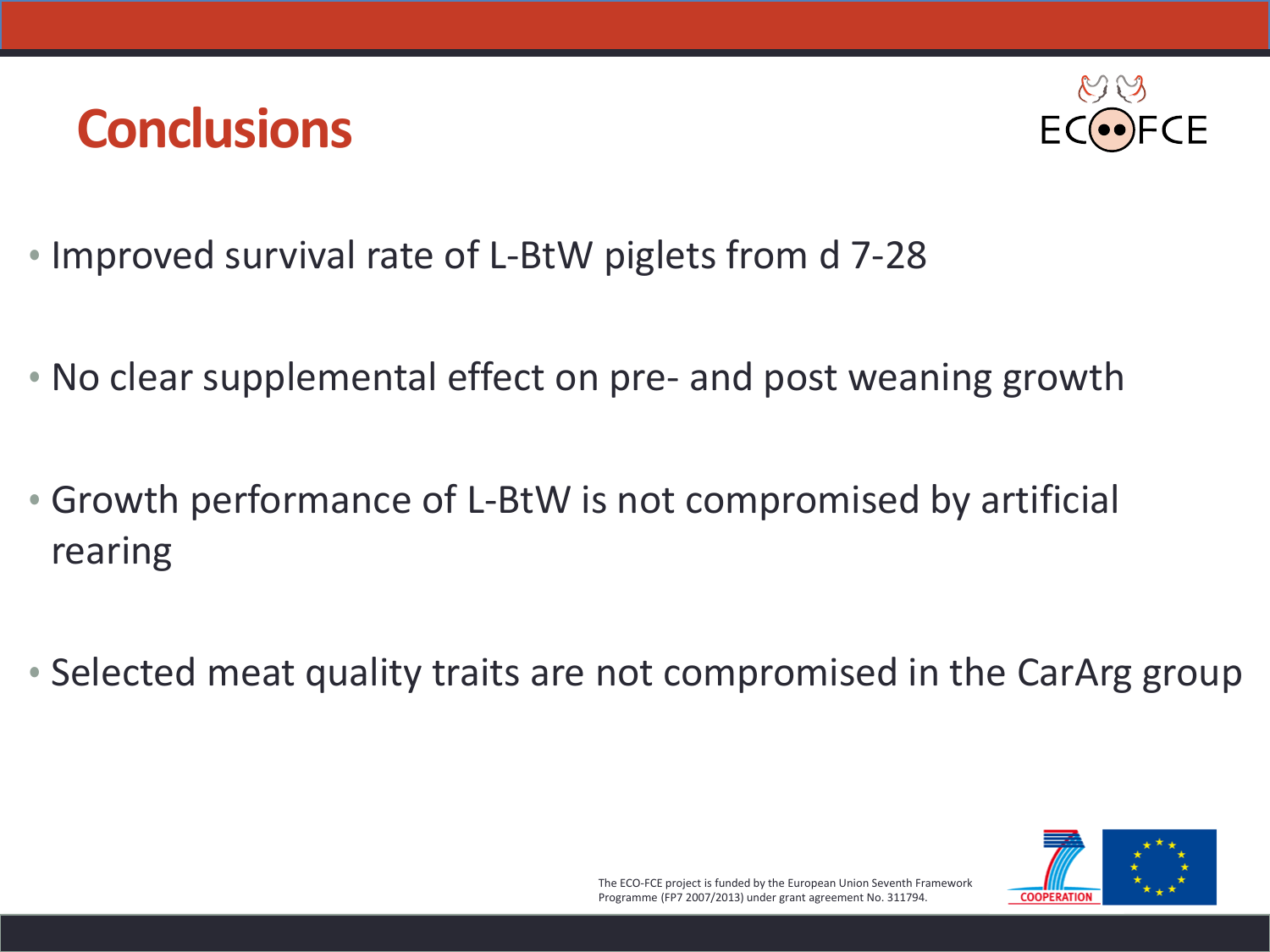#### **Perspectives**



#### • **Milk replacer needs optimization**

- Dry matter, protein and fat content, plus amino acid and fatty acid composition needs adjustment
- Is the assumption correct that sow milk is optimal for L-BtW piglets?

#### • **Considering earlier artificial rearing**

- In some countries rearing d 3 is allowed
- Survival rate lowest first four days after farrowing
- L-BtW piglets most vulnerable

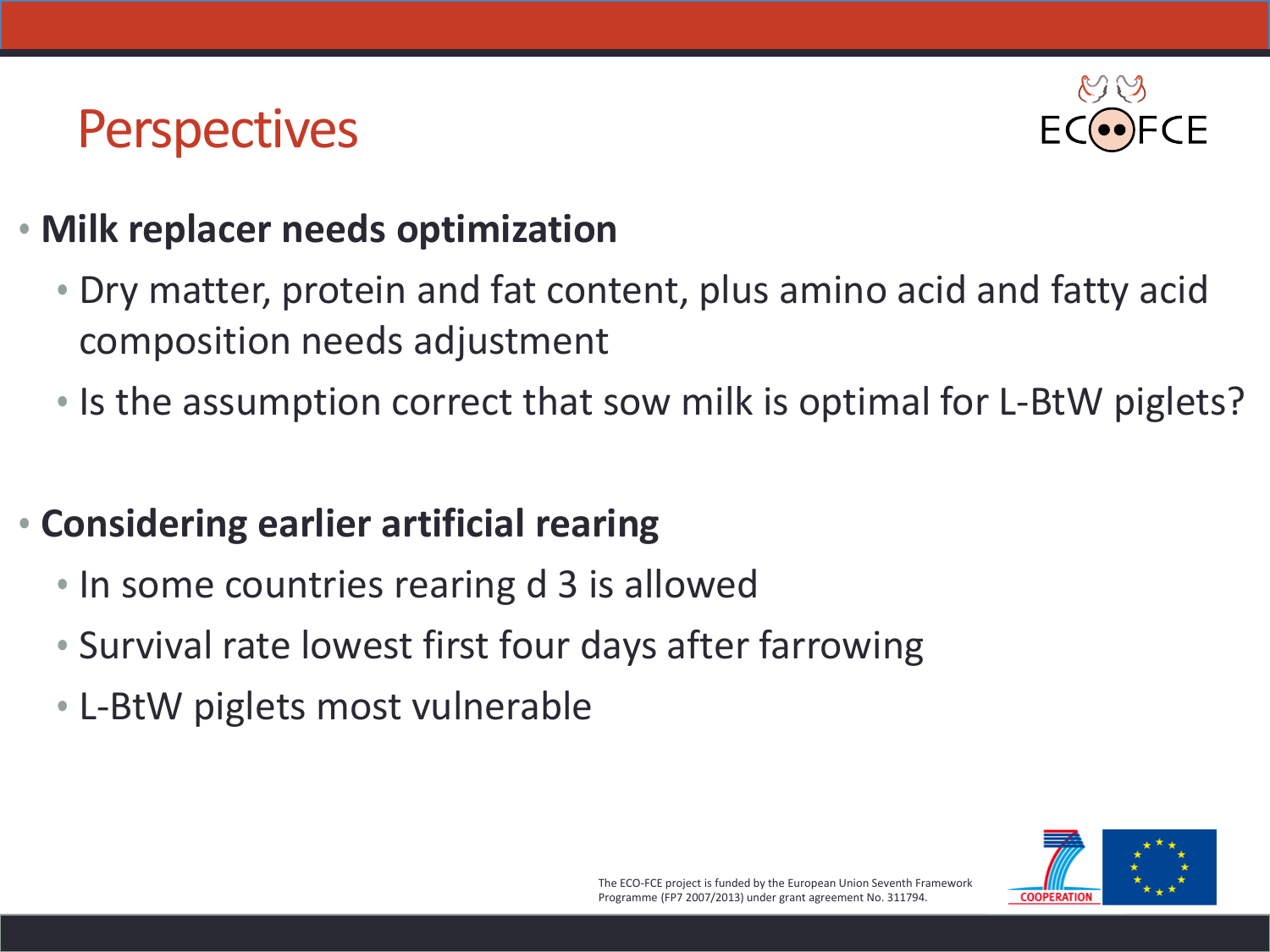

### Thank you for your interest

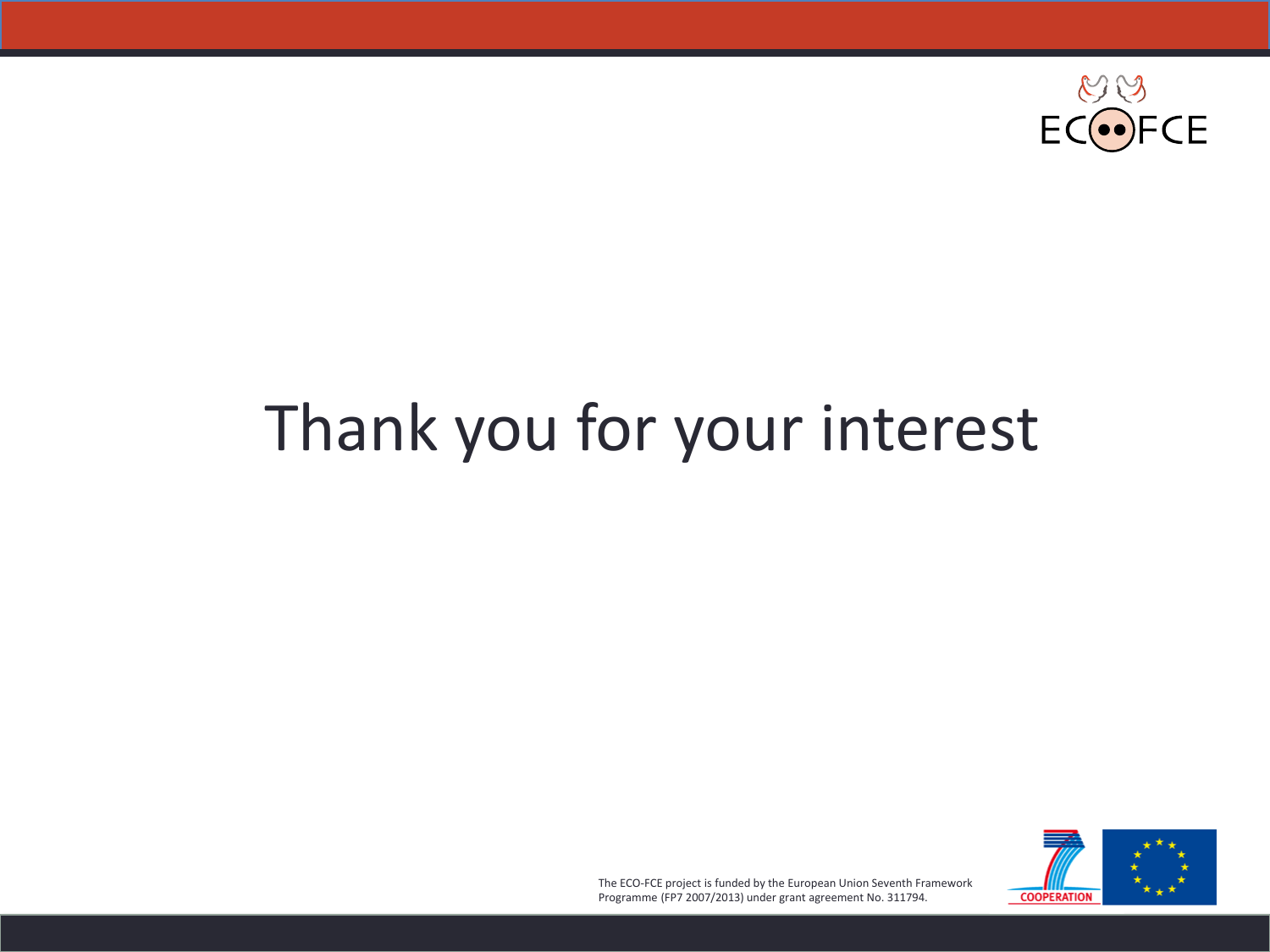### **Exp. 1**

ΓF

- 3 week trial:
	- Restricted feeding
	- Day  $7 28$ .
	- Piglets weighed weekly and feed intake measured daily.
- Slaughtered day 28:
	- Blood samples
	- Carcass composition
	- Organ weights
	- Collecting Semitendinosus muscle:
		- Myofiber number and size (histology)
		- Energy metabolism in muscle (enzym activity)
		- Gene expression analysis of myogenicand proteasome related genes.

| Ingredients, %                                                             | <b>CTRL</b> | <b>CAR</b> | ARG  |
|----------------------------------------------------------------------------|-------------|------------|------|
| Whey powder                                                                | 61.6        | 61.6       | 61.6 |
| Whole milk protein                                                         | 28.0        | 28.0       | 28.0 |
| Milk protein                                                               | 6.2         | 6.2        | 6.2  |
| L-arginine, $g/kg$ BW $\cdot$ piglet <sup>-1</sup> $\cdot$ d <sup>-1</sup> |             |            | 1.08 |
| L-carnitine, g piglet $\cdot$ d <sup>-1</sup>                              |             | 0.40       |      |
| Analyzed composition, % DM                                                 |             |            |      |
| Gross energy, MJ/kg DM                                                     | 17.9        | 17.9       | 17.9 |
| Crude protein                                                              | 21.1        | 21.1       | 21.1 |
| Crude fat                                                                  | 7.8         | 7.8        | 7.8  |

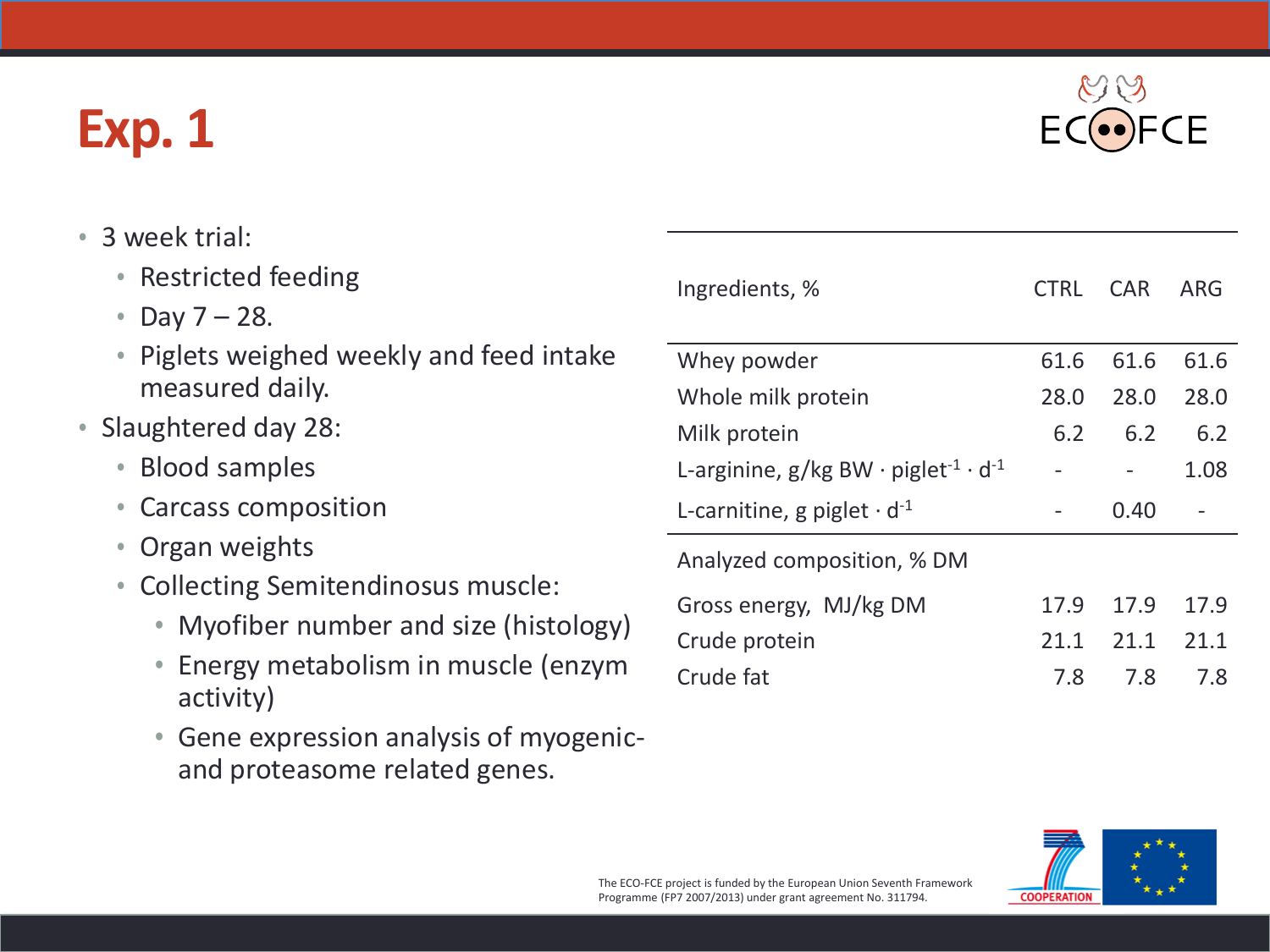### **Results Exp. 1**

#### **Key enzyme for following pathways**

Citric acid cycle activity

- Citrate synthase (**CS**)
- Lipid oxidation
- β-hydroxyacyl-CoA dehydrogenase (**HAD**) Glycolytic capacity
	- Lactate dehydrogenase (I

The LDH:CS and LDH:HAD =  $m$ for muscle maturity  $\rightarrow$  reflect relative importance of **glycolytic** compared to **oxidative** metabolism in muscle.

|               | <b>LDH</b>           | 0.930a              | 2.088 <sup>b</sup>  | 1.617 <sup>b</sup>  |
|---------------|----------------------|---------------------|---------------------|---------------------|
| LDH)          | <b>LDH:HAD</b>       | 3.63 <sup>a</sup>   | 9.09 <sup>b</sup>   | 6.29 <sup>ab</sup>  |
|               | LDH:CS               | 228.84 <sup>a</sup> | 552.95 <sup>b</sup> | 462.14 <sup>b</sup> |
| arkers<br>the | <b>Light portion</b> |                     |                     |                     |
|               | $CS (× 10-2)$        | 0.405 <sup>b</sup>  | 0.384 <sup>b</sup>  | 0.290a              |
|               |                      |                     |                     |                     |

**Dark portion**



**CS (** $\times$  **10<sup>-2</sup>) 0.428<sup>y</sup> 0.393<sup>xy</sup> 0.357<sup>x</sup>** 

**LDH** 1.255a 1.950ab 2.471b

**LDH:HAD** 7.33a **11.56ab 14.62b**

**LDH:CS** 321.33a **529.38b 904.22b**

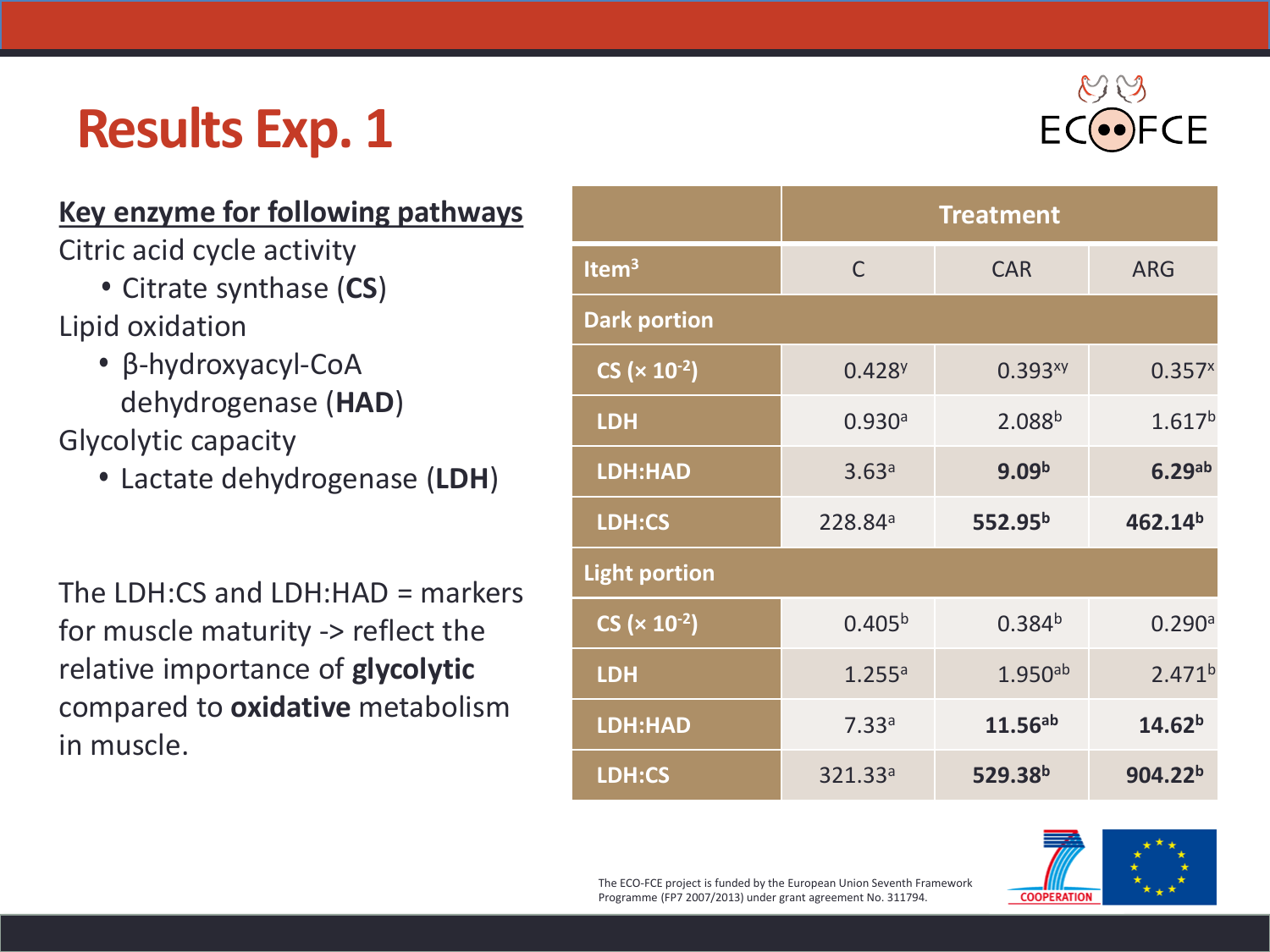## **CE**

### **Conclusion Exp. 1 -> Changes for Exp. 2**

• **Both supplements positively affect muscle maturation in early life**



- **No effects of supplements on growth performance and carcass composition**
	- Low weaning weight
		- Restricted intake?







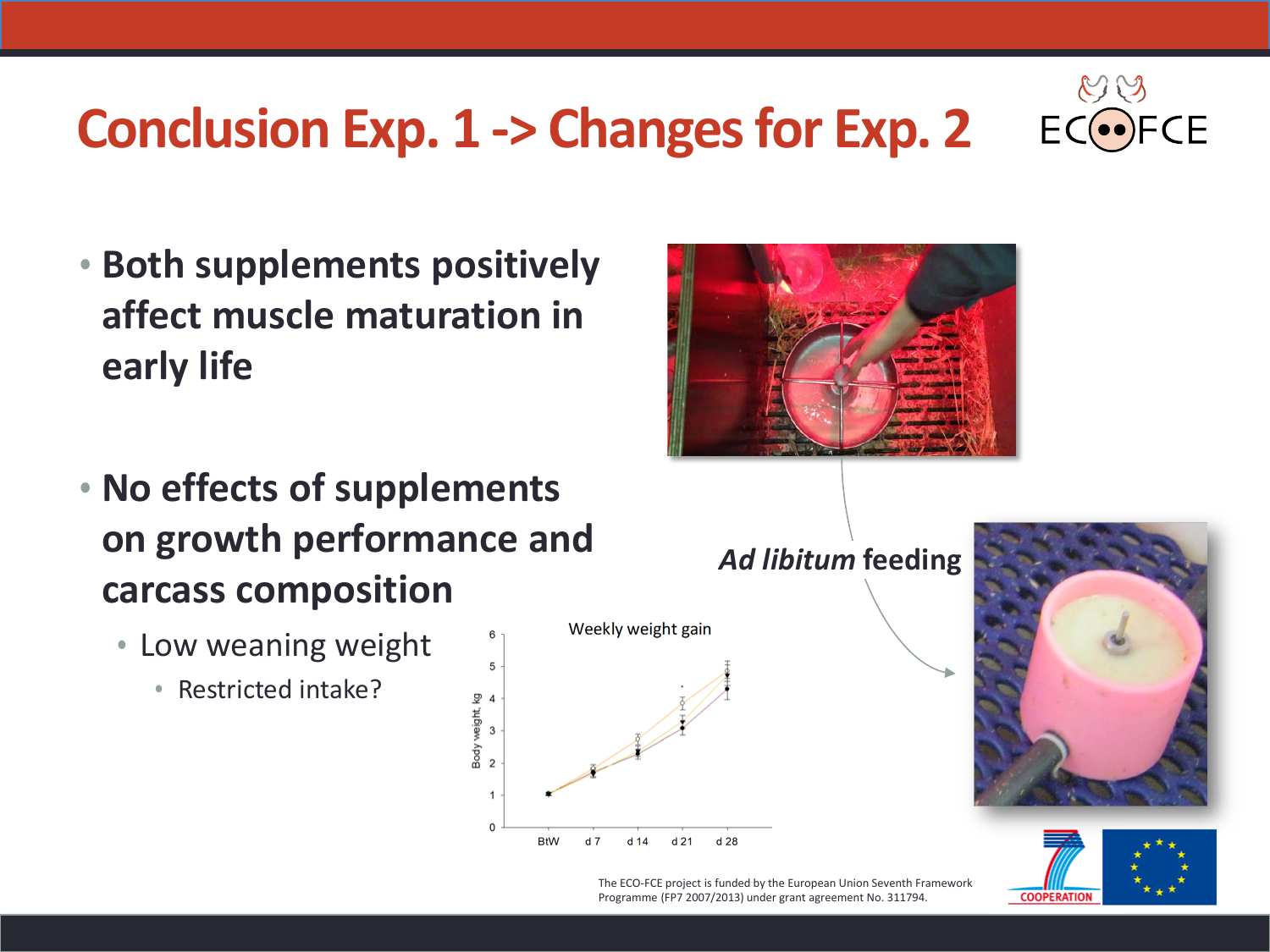#### **Results Exp. 2**





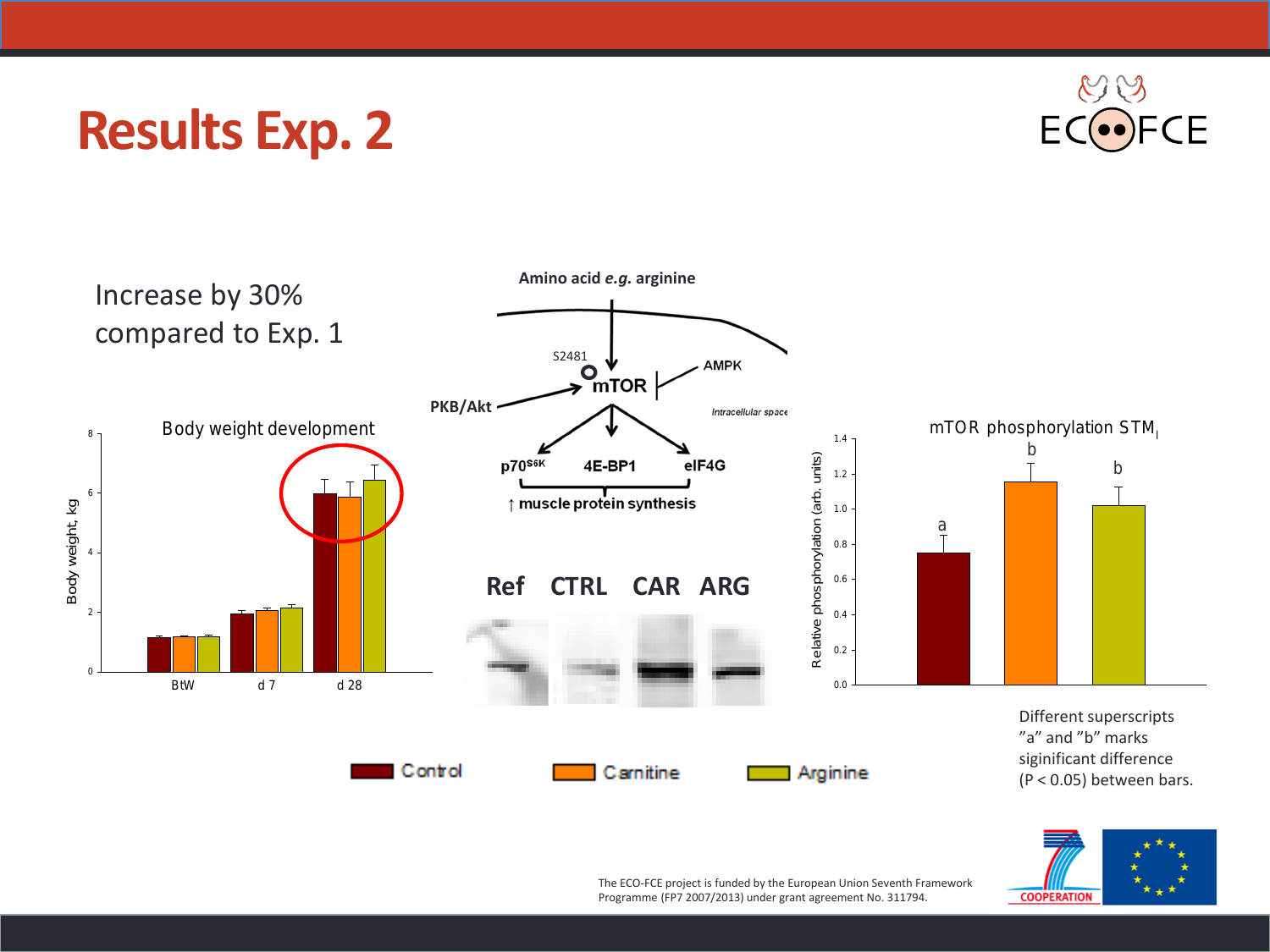#### **Conclusion Exp. 2**



- **Compared to Exp. 1,** *ad libitum* **feeding improves growth and weaning weight**
- **Molecular effect of supplementation**
	- Increased activation of protein synthesis pathway.
- **No clear indication that one of the two supplements has an advantage over the other (CAR ↔ ARG)**

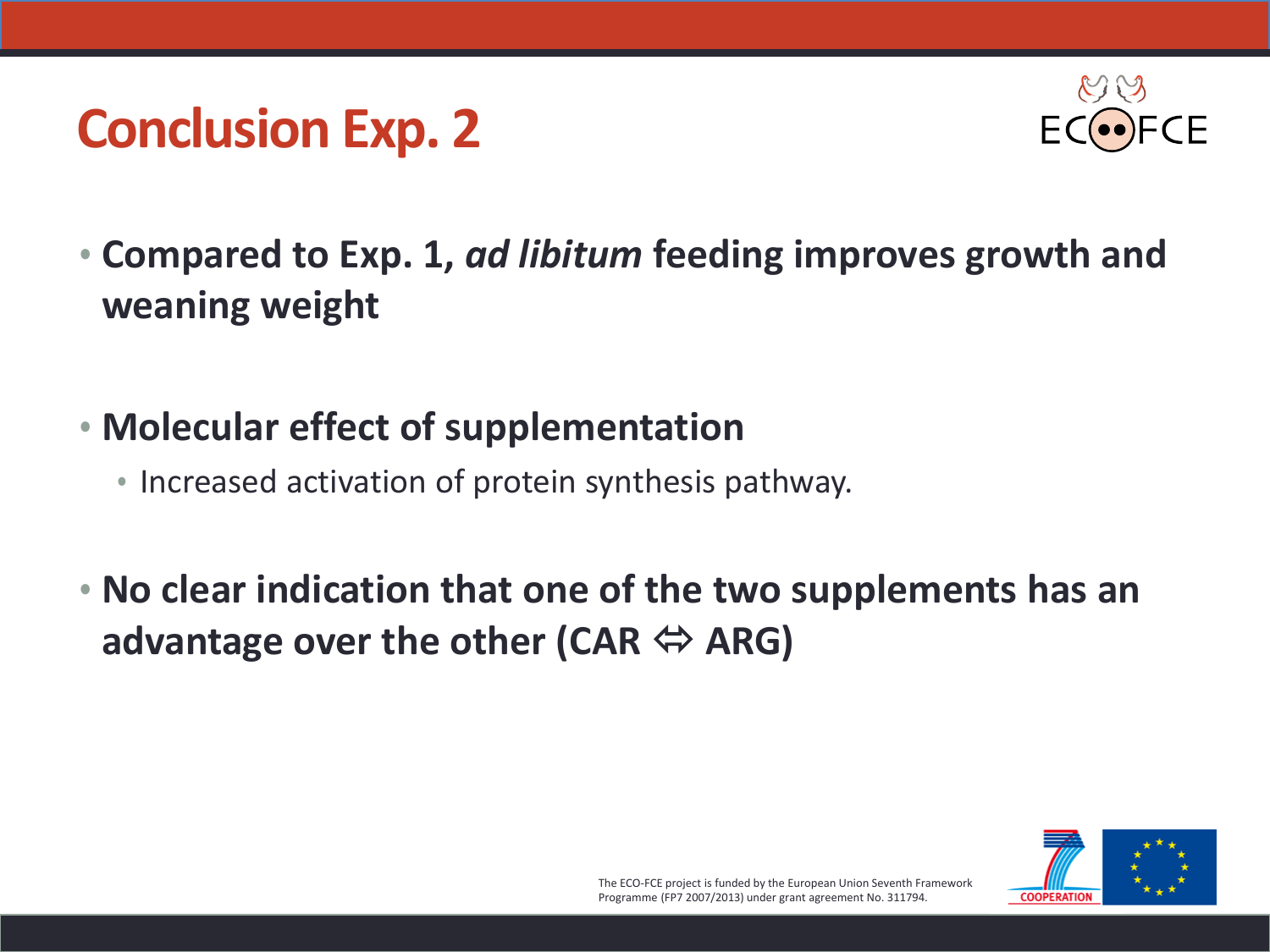### **Exp. 3**



| • Optimize milk replacer |                              |          |                          | Milk replacer            |  |
|--------------------------|------------------------------|----------|--------------------------|--------------------------|--|
|                          | Ingredients, %               | Sow milk | Exp. 1 & 2               | Optimized                |  |
|                          | Whey powder                  | -        | 61.6                     |                          |  |
|                          | Whole milk protein           | -        | 28.0                     | $\overline{\phantom{a}}$ |  |
|                          | Milk protein                 | -        | 6.2                      | 26.5                     |  |
|                          | Butter powder, 75% fat       | -        | $\overline{\phantom{a}}$ | 51.0                     |  |
|                          | Glucose                      | -        | 1.0                      | 20.0                     |  |
|                          | Analyzed composition, as fed |          |                          |                          |  |
|                          | Dry matter, %                | ~20.0    | 20.0                     | 20.0                     |  |
|                          | Gross energy, MJ             | 5.5      | 3.6                      | 5.5                      |  |
|                          | Crude protein                | 56.0     | 42.2                     | 63.2                     |  |
|                          | Crude fat                    | 83.2     | 15.6                     | 81.2                     |  |

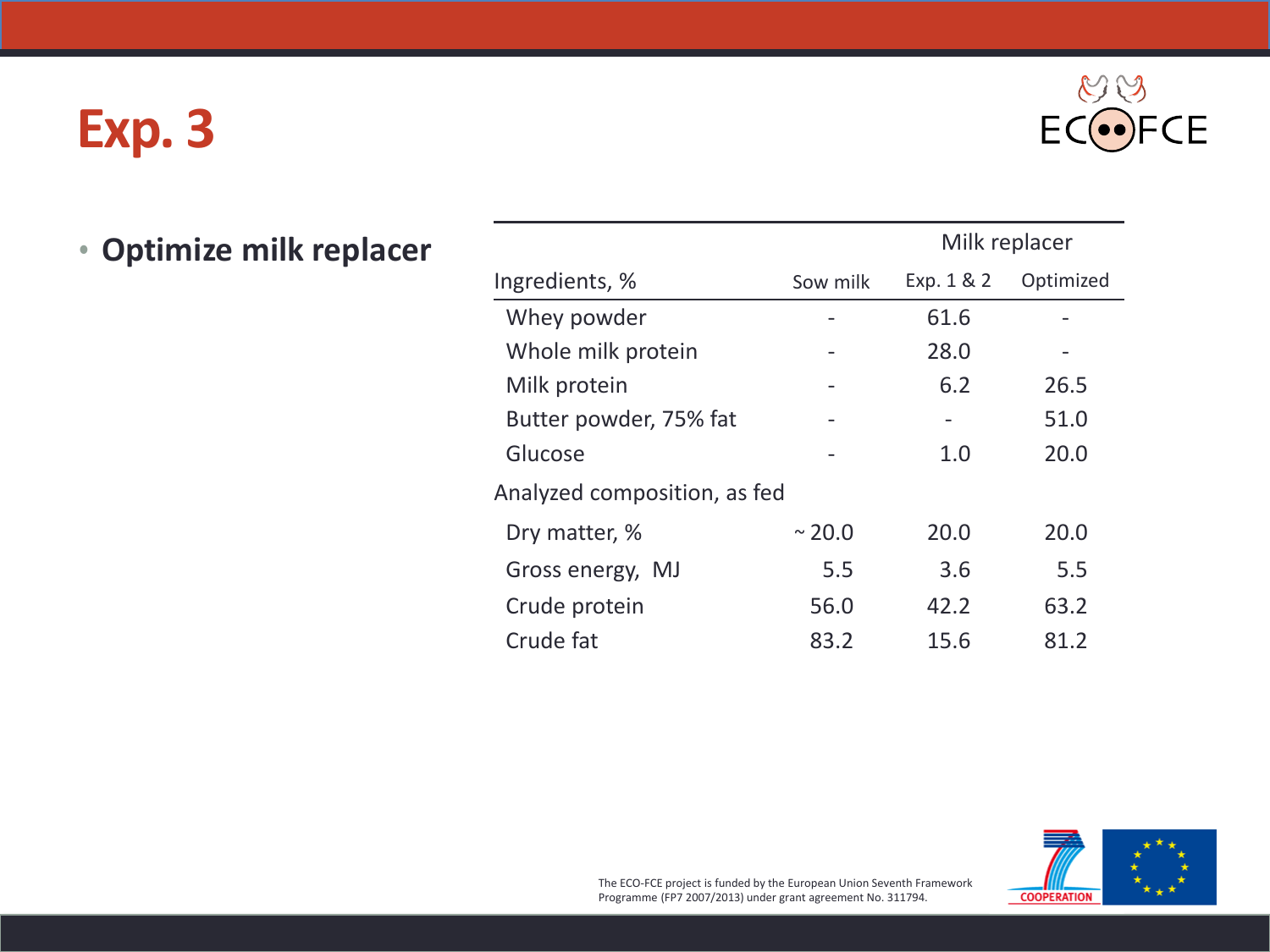### **Exp. 3**



#### • **Rearing with optimized milk replacer**

• Massive diarrhea, low growth -> experiment terminated.

#### • **Speculations regarding diarrhea**

• DM, protein and/or fat content too high.

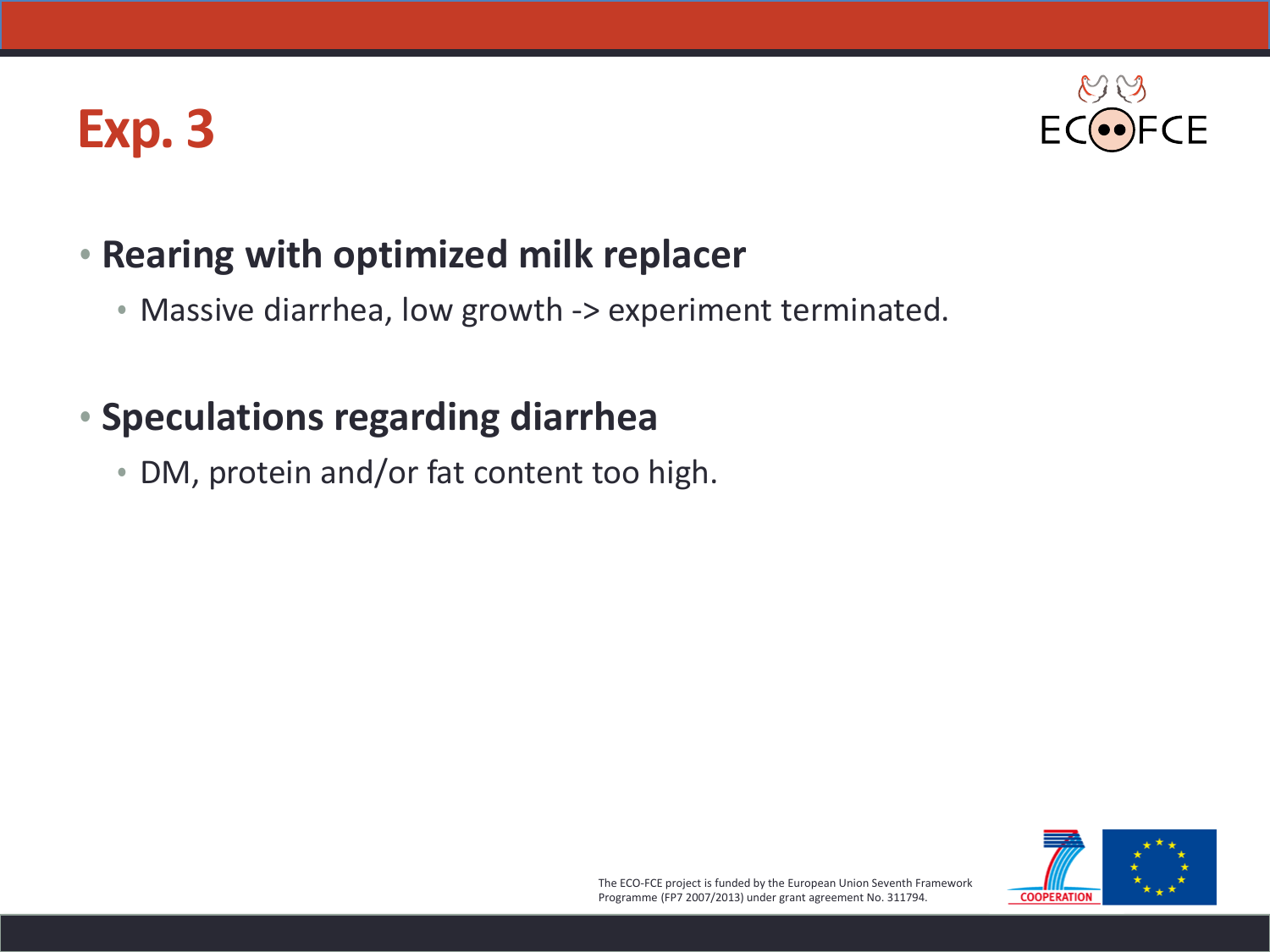### **Preliminary results of Exp. 4**





Pre and post weaning growth of artificially reared piglets (preliminary results)

| estine                  | <b>Item</b>                    | <b>Dietary treatment</b> |        |  |
|-------------------------|--------------------------------|--------------------------|--------|--|
| $\overline{\mathsf{b}}$ |                                | <b>CTRL</b>              | CarArg |  |
|                         | Pre weaning                    |                          |        |  |
|                         | Birth weight, kg               | 1.037                    | 1.042  |  |
|                         | BW day 7, kg                   | 1.769                    | 1.700  |  |
|                         | BW day 28, kg                  | 4.343                    | 4.375  |  |
|                         | ADG d 7-28, kg/d               | 0.123                    | 0.128  |  |
|                         | ADFI d 7-28, kg DM/d (pair)    | 0.273                    | 0.287  |  |
|                         | Post weaning (PW)              |                          |        |  |
|                         | <b>BW 1 month PW</b>           | 10.1                     | 11.5   |  |
| rArg                    | <b>BW<sub>2</sub></b> month PW | 24.5                     | 24.9   |  |
|                         | ADG Weaning-2 month PW, kg/d   | 0.338                    | 0.340  |  |